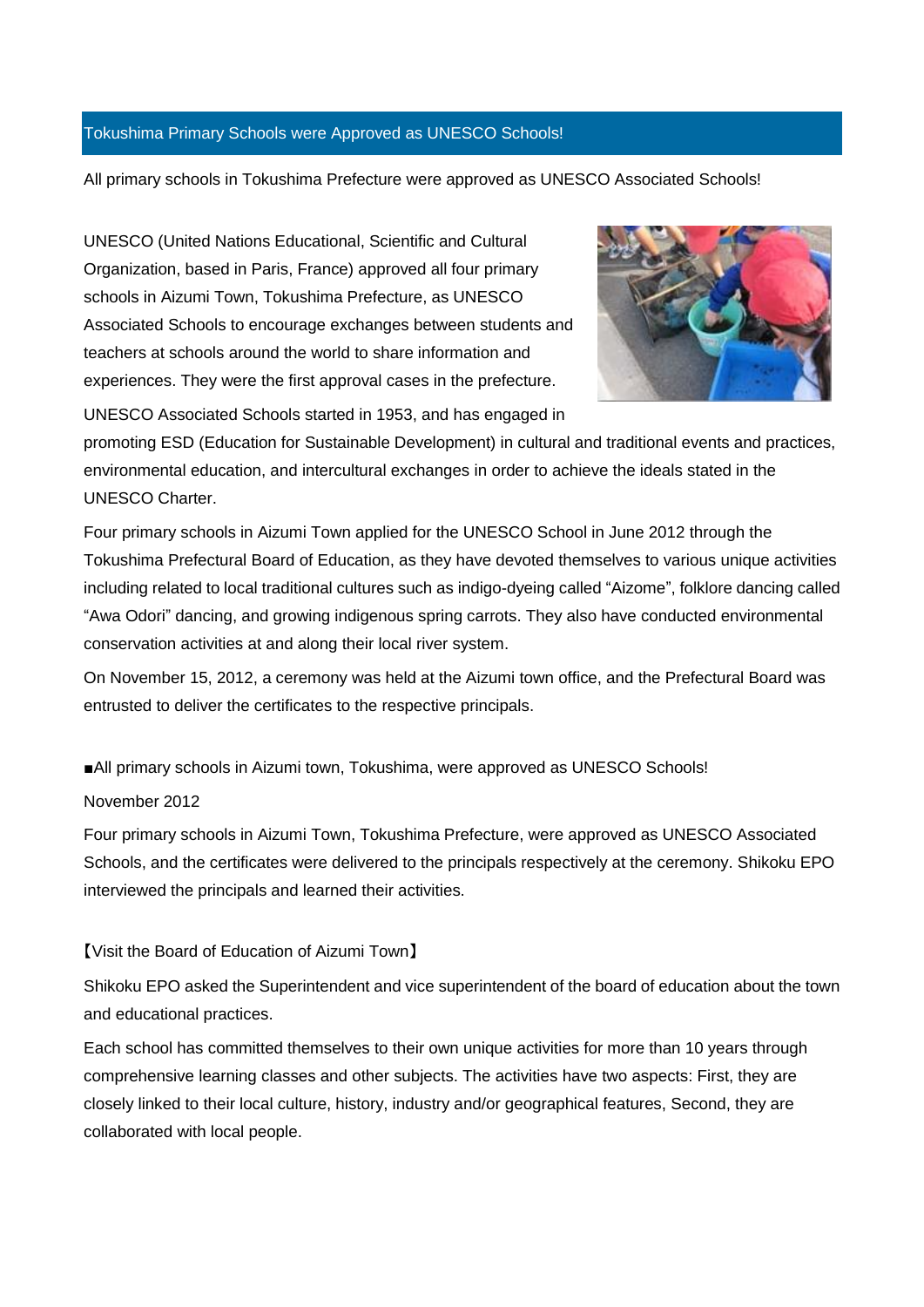The superintendent of the Prefectural Board of Education was at first hesitated to apply for the UNESCO School. But later he realized that what the schools had done was what ESD had aimed for. When he talked about the intention to the principals of the four primary schools in the town, they were willing to apply for that.

## 【Visit Aizumi Higashi Primary School】

One of the most outstanding features of the activities that Higashi Primary School has done was to practice the folklore dance called "Awa Odori". Thanks to guidance by local residents, they followed the official guideline of school teaching, and pupils have learned how to play the folklore musical instruments which are indispensable for the dancing. Pupils also visited the ritual lion dance called "Shishimai" and learned how to do that annual dance.

# 【Visit Aizumi Kita Primary School】

In collaboration with local farmers and women's groups, Kita Primary School has engaged in energetic activities. One such activity was learning river environment at the Shohoji River conducted mainly by 4<sup>th</sup> graders. They observed the local river from the riverbanks and learned about the creatures along the river and the river itself. At the end of the school year, they made a presentation of what they learned in front of the people who supported the activities.

# 【Visit Aizumi Nishi Primary School】

The purpose of the activities of Nishi Primary School was to love their hometown. The pupils learned how to grow indigenous spring carrots. Tokushima is the largest producer of the vegetable in the country. Another activity was to experience Aizome indigo-dyeing throughout the year. For this activity, the school rented a plot of farmland from the local farmers and the pupils learned how to plant Chinese indigo. Later in the year, they harvested the plant, dissolved it into water and maintained the indigo liquid. At the end they used the liquid to make a dyed product.

# 【Visit Aizumi Minami Primary School】

Minami Primary School has engaged in experiencing local traditional culture and learning environmental preservation. Their main focus was also to experience local indigo dyeing particularly among 5<sup>th</sup>- and 6<sup>th</sup>-graders.

## 【After Visiting 4 Schools】

Shikoku EPO visited four local primary schools, all of which had conducted their activities "with local people at the local communities". In other words, their school activities had three aspects of "school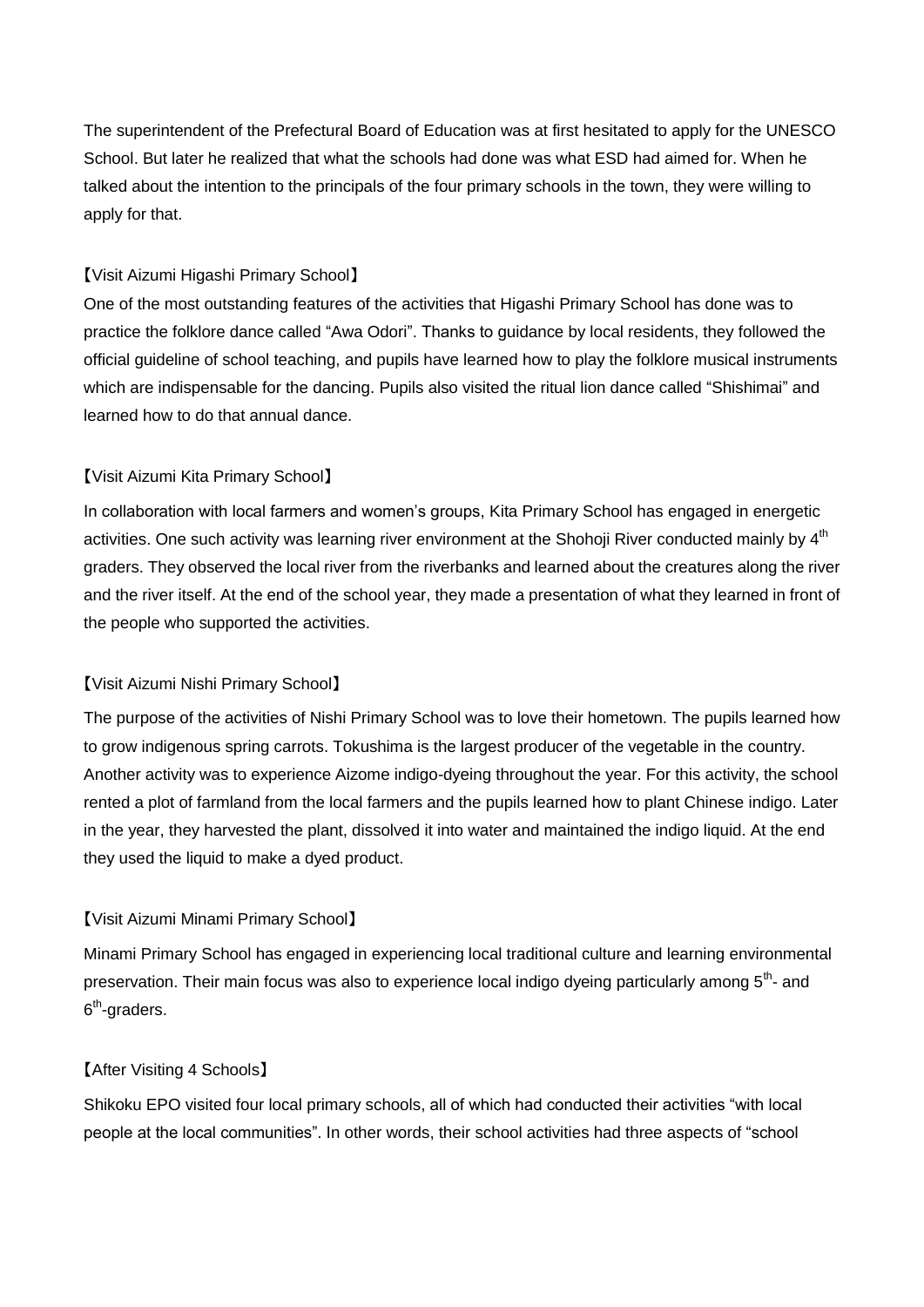education", "home education" and "community education". While participating in the community activities, the pupils would develop a sense of pride for their community.

Some teachers said "we came to explain what we had done in easier ways, which should be the nature of ESD. When we applied for the UNESCO associated school, we classified a variety of activities to reorganize them."

When people understand their own community culture, they can respect and are proud of them. Such people understand and respect the other cultures in other countries and areas. We will look forward to the perspectives of their activities in the future.

#### Mima Solar Valley in Tokushima Prefecture Generated Solar Power!

Mima Solar Valley is a unique joint venture invested by Gaiapower, the president of Mima Solar Valley and E Community (Citizens Association to Create Energy) and local citizens. The mega solar power house in Mima City, Tokushima Prefecture, started to generate power from December 2012.

The generation capacity of the powerhouse is 1,189kW, equivalent of the power used for 350 households. The Citizens Association and 48 private people in Tokushima purchased private placement debt securities (1 share is ¥500,000-, at 4% a year, 8 year of redemption), and this was the first citizen participatory eco power supplying operation.



## GPS Traces Black Bear in Shikoku!

NPO Shikoku Institute of Natural History, located in Suzaki, Kochi Prefecture, launched a tracking survey of Asiatic black bears using GPS (Global Positioning System). This was a part of a "comprehensive study of the population of black bears in the Shikoku Region for preservation purposes" conducted in collaboration with WWF.



In Shikoku, only some scores of black bears were confirmed in the mountain system between the prefectures of Tokushima and Kochi, and they were designated as "endangered local species" by the Ministry of Environment. The NPO expects to find more concrete range of habitat and animal behavior for preservation activities.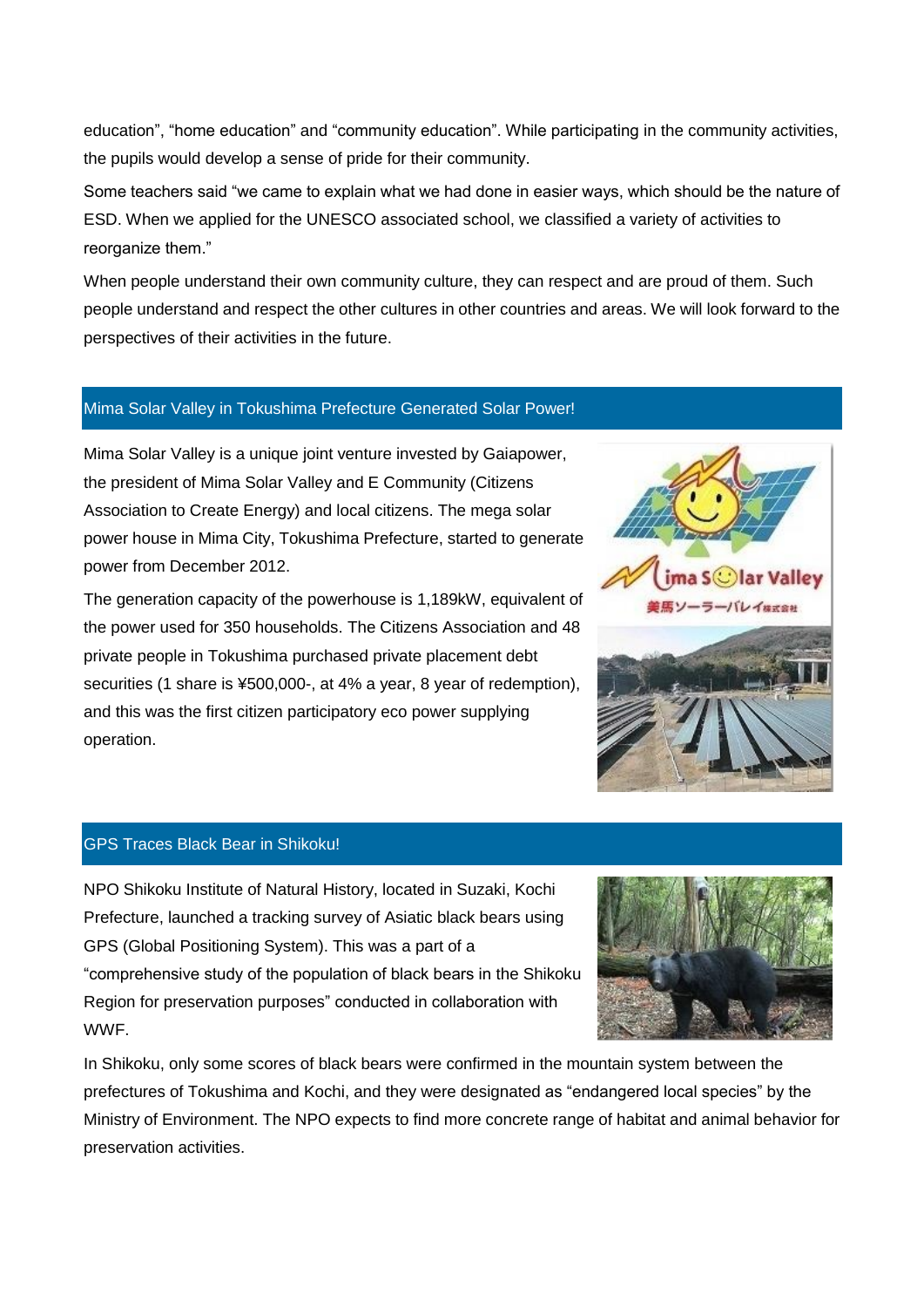#### Grad Students of Two Universities Published a Book for ESD!

Graduate Schools of Education of Kagawa University and Aichi University of Education jointly published a supplementary book for ESD called "Pioneers of Water, Land and Village – Stories of 'Water and Food' to Connect People".

The book deals with some topics such as drought in Australia, where the majority of wheat consumed for udon noodles of Kagawa Prefecture is produced. The books includes other topics such as the slow-food movement in Italy, changing eating habits in China and Japan, and food security issues in developing countries, and food disposal problem in Japan (disposal food problem). Through these topics, the considers food security and safety issues, and ways to connect Japan to the world.



The book employs a comic book style and uses a lot of dialogue. It also shows graphs and other visual illustrations for easier understanding. It helps readers think about our eating habits and ways to build a society for sustainable development.

#### Tokushima Public Health Center Provided Power for E-cars!

Tokushima Prefectural office experimentally set up a plug-in station at Tokushima public health center in the city, and people got power free of charge. (Started on June 11, 2012).

The power was generated by solar panels on the rooftop of the prefectural office, and people could get the restored power to charge their electric cars.

The original purpose was to secure the electricity for emergencies



such as massive disasters, but alternatively this was to help people be aware of e-cars and their spread.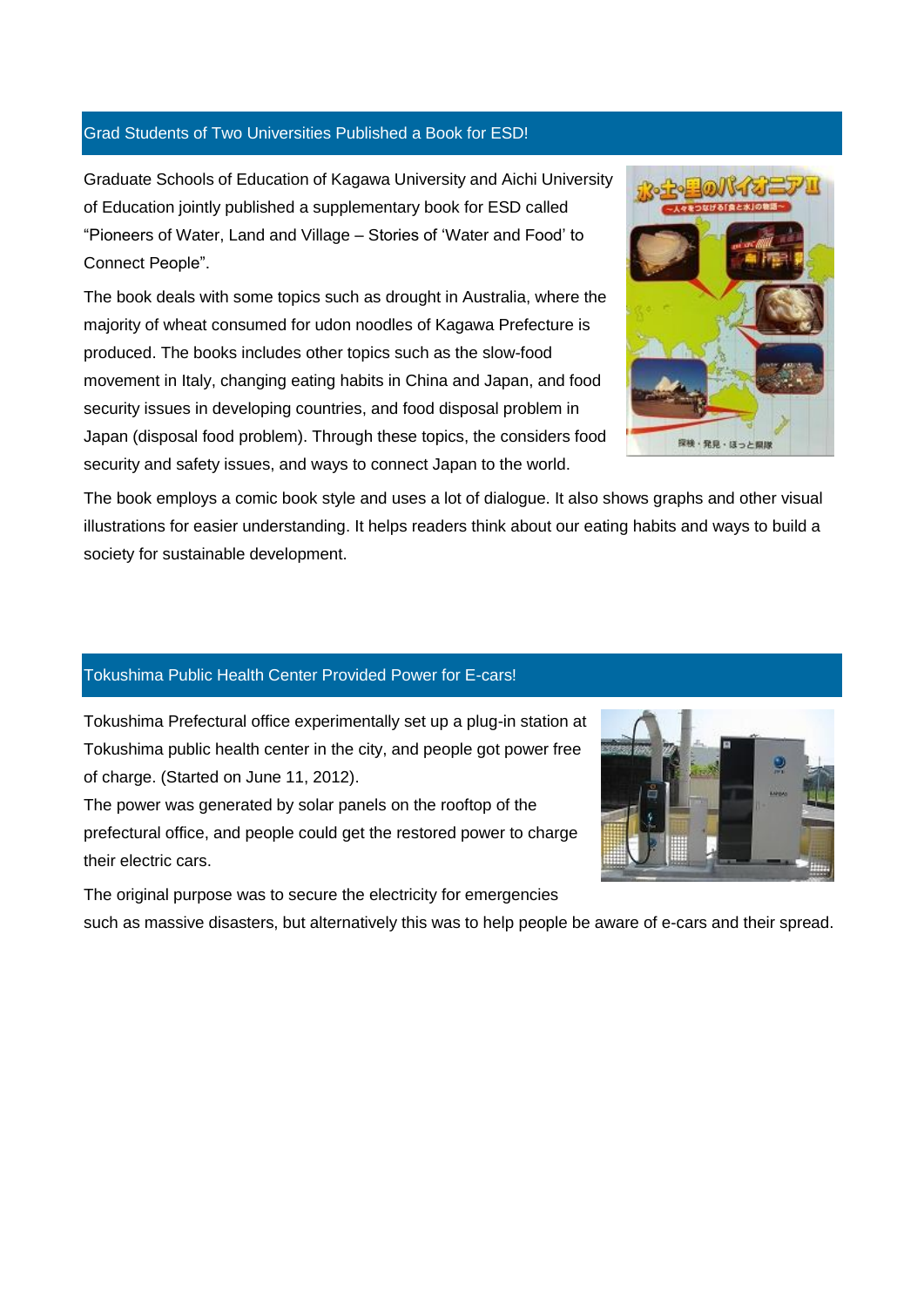#### Kagawa is not just a Noodle Eater, but Ethanol and Methane Producer for Circulatory Society.

Kagawa Prefecture is famous for its original udon noodle, but at the same time, people dispose of a surprising amount of noodles every day. A "Consortium for Udon Noodle Circulation Project" established by various stakeholders including NPOs, private companies, local government and academia started a recycling project in January 2012. They encouraged the production of ethanol, methane and liquid fertilizer from uneaten noodles to recycle, rather than to dispose of them.

The mechanism is ready for practice now, and it will be introduced at eco events to spread.

(top) Ethanol combustion experiment at a noodle shop (below) udon noodles are boiled in water heated by bio ethanol





## Thinned Timber is Delivered for Firewood for Mountain Elderlies!

Tosa-no-Mori Maki (firewood) Club started delivering firewood from 2010 in order both to make use of timber from forest thinning along the Niyodo River and to support life of elderly people living in the local mountain villages.

Many people still use firewood to boil bath water in the mountain area in Kochi Prefecture, but people have more and more difficulty these days in collecting firewood, partly because of the declining forest industry and partly because of the aging population of the villagers. The club, then, started delivering 200kg of timber of per month to the elderly households who use firewood for bathwater.

Converting from the firewood to gas and kerosene cost more as well as increase CO2 emission. Therefore, the project was very popular among the elderly particularly during the winter season. (below: a staff member delivers firewood to a contract household)

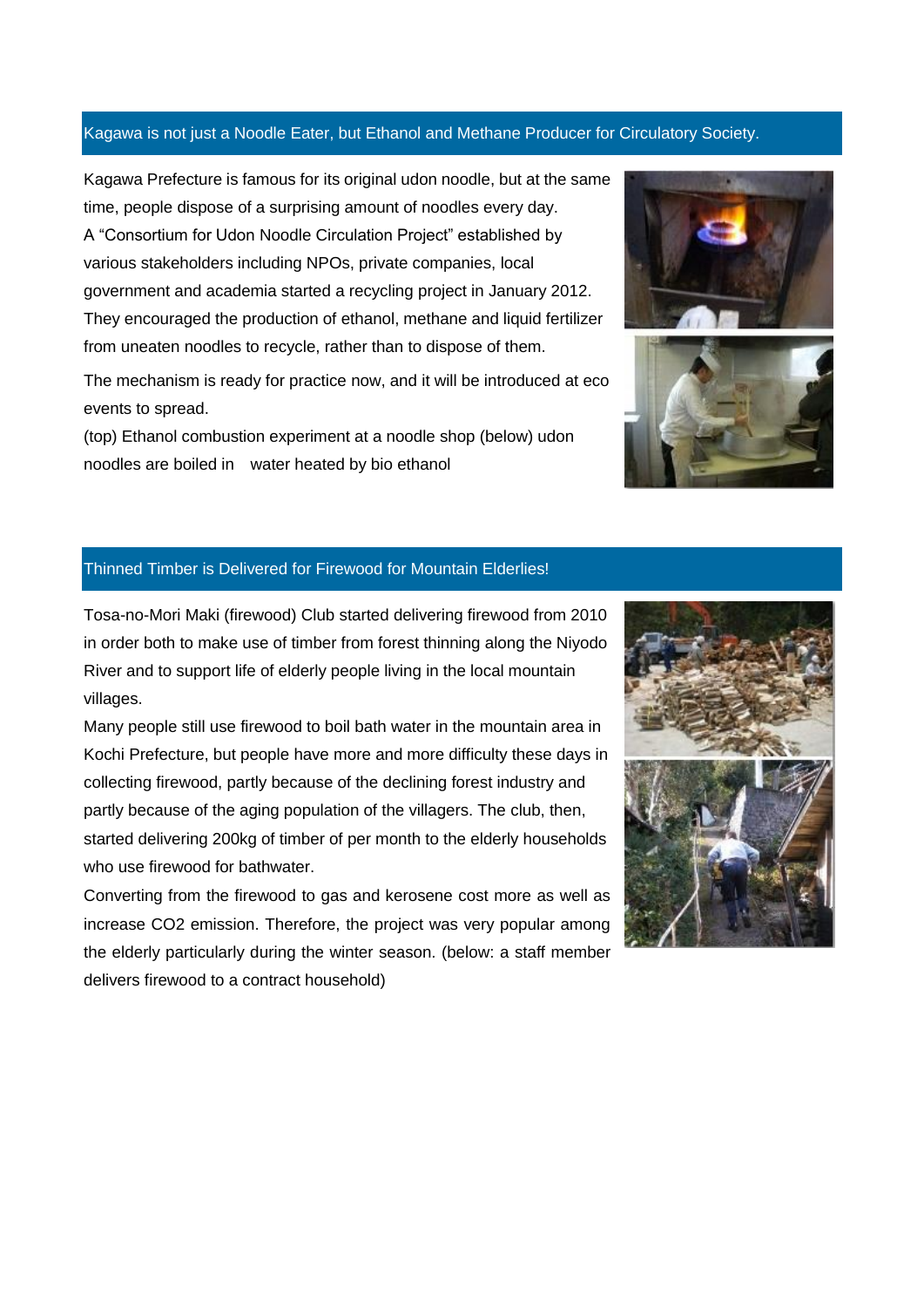#### Sewage Water is Recycled to Save Waterfront Environment and Water Shortage!

Tadotsu Town (Kagawa Prefecture) introduced advanced process of sewage water to recycle in 2004 to solve agricultural water shortage from the drought and ease water quality deterioration.

The processed water is sent for agricultural purposes when needed, or discharged from upstream to ease the bad smell caused by the river water shortage, and reduce the negative effect toward the ecosystem. They also improve the preservation for little brooks and firefly village, so the neighboring people can enjoy the waterfront, as well as use it for environmental education.

This project was awarded a top prize by the Ministry of Land, Infrastructure, Transport and Tourism in 2010, and it will be presented as a good example of excellent water usage at  $6<sup>th</sup>$  World Water Forum in France in March 2012.



#### Thinned Timbers for Spa Resort Cut CO2 Emission!

Consortium to foster biomass energy produced by timber from forest thinning in Kagawa prefecture was established by various stakeholders such as Kagawa Prefectural Center for Stopping Global Warming, people who act to stop global warming, NPOs, and people from hot spa facilities. This consortium started curving CO2 emission as well as revitalizing local communities by using biomass energy produced by timbers from forest thinning (including discarded timbers), started in April 2011.

Under coordination by the Kagawa Prefectural Center for Stopping Global Warming, two NPOs have worked for forest thinning to preserve forests and used them at the hot spa resort instead of using kerosene, which lessens CO2 emission. (Staff members thin the forest)

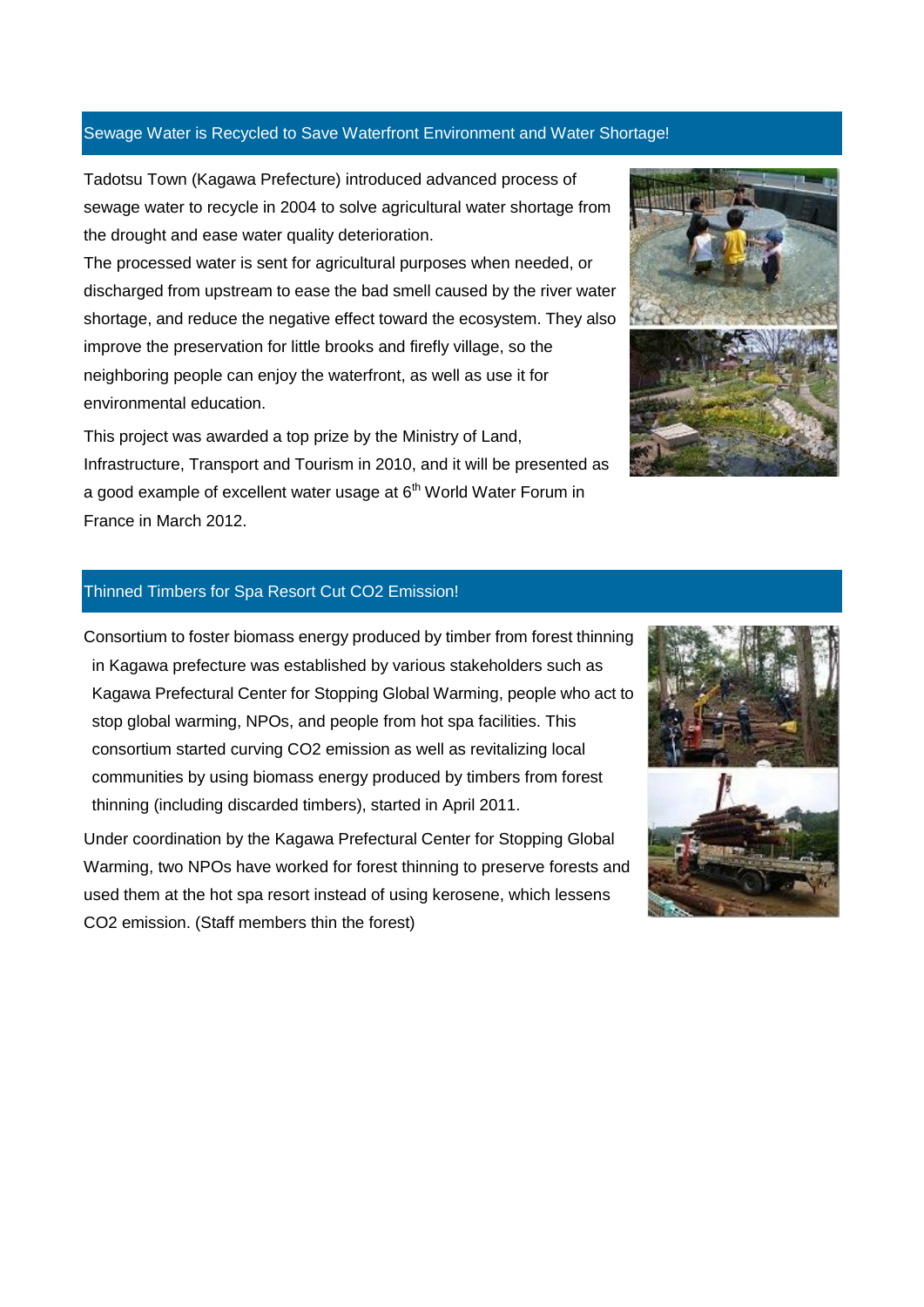#### Sales of Biodiesel Fuel Mixed from Cooking Oil was Started!

A petro station in Matsuyama, Ehime Prefecture, started providing new fuel called B5 for automobiles. The B5 is a mixture of diesel oil and 5% of Bio Diesel Fuel (BDF) produced from used cooking oil (from December 1, 2011 – March 30, 2012).

The sale of this mixture fuel for ordinary users was conducted as a part of Biomass Energy Project by Ehime Prefecture. BDF was produced by Daiki Axis and petro-diesel was produced by Taiyo Oil Co., Ltd.

## Tokushima Group Submitted Proposals for Strategic Guidelines for Regional Biodiversity!

A group which has tackled biodiversity in Tokushima submitted a recommendation regarding strategic guidelines for regional biodiversity to the Governor of Tokushima Prefecture in June 2011. The group was established by eco-savvy groups and experts.

(Press conference)

The proposals stated as follows;

- ・Reflecting from the regional characteristics,
- ・Hosting town meetings to collect views from town people collaborated with specialists, and
- ・Setting numerical targets and action plans.

Tokushima Prefecture is aiming to establish the strategic regional biodiversity guidelines by the end of fiscal 2012.

#### Live Earth Matsuyama 2011 was Held to Raise Awareness to the Environment

"Live Earth Matsuyama" was held at the Matsuyama Castle Park in Ehime Prefecture on May 15, 2011. On the outdoor stage, bands performed their songs and other performers had their talk shows. Some 70 stalls sold organic food and handmade crafts to 3000 participants.

The following "five Actions to Thank the Earth!" symbolized the event.

- $\star$  Use public transportation or walk to the event
- $\star$  Bring your own plate or rent them for meals
- $\bigstar$  Bring your clothes to exchange



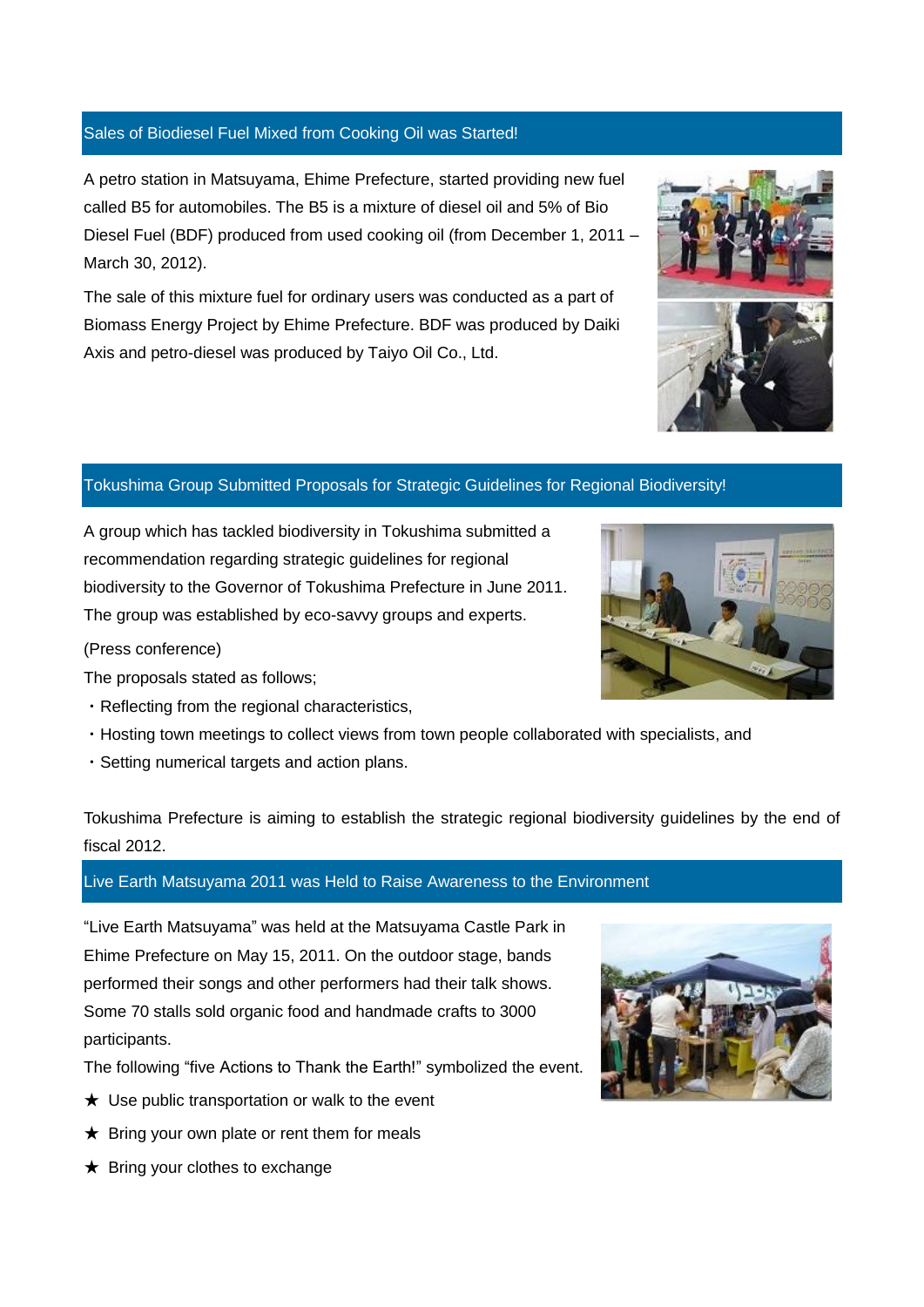- $\star$  Ride a bike-power-generator to create power
- $\star$  Bring used cooking oil

These messages appeals went out before the event and conducted during the event.

One of whose features was to encourage participants to use rental plates and spoons, or bring their own. Food stalls did not provide any plates or spoons. The participants had to deposit 100 for each item.When they brought them back, they could get refunded. They got foods and cakes onto their own containers, and sometimes that created conversation with the shop owners. At the end of the day, there was no garbage. No one left used plates behind without taking back their money. It was a very efficient system. On the stage, Yu Tanaka from Mirai Bank talked on energy and global environmental issues. He has come to the event every year. This time, he talked about the electricity business and nuclear power plant, which were hot issues these days. Also UA, a musician, came on stage to perform. As a part of disaster relief activities for East Japan Earthquake and Tsunami, a fund-raising box was set up. At the same time, they called to collect fans and pyrethrum coils for donation, advised by the sufferers from Hanshin Great Earthquake in 1995.

The brochure of the event says "We were born here and grew up here. That is why we have to have the eye to see safe food in real terms and safe environment for the family to live in." We saw a lot of practices and discoveries which realized such a message. The event will be held again next year. (above: Counter to rent plates and spoons. Middle: People get food into their own container, Bottom: People enjoy music)

## "Tosacco Town" was Held for Children to Experience Real Life.

An event called "Tosacco Town" was held in Ryoma Stadium in Kochi, organized by NPO Kochi citizens organization for two days on February 26 and 27. This was the second time after the one held in September two years ago. 330 children from  $4<sup>th</sup>$  graders up to junior high school age participated. The purpose of the event was to provide a place to communicate with other children, an opportunity to experience social mechanisms and eventually to respect the local community and become proud of that. (Children work for comic writer.)



When children registered in the "town office", they learned the community rules for half an hour, and received nine tos ("tos" is a unit of money in this community). One tos was deducted as a tax. In the Tosacco Town, there were some 30 jobs such as newspaper company, police, bank, broadcasting center, railway company, construction designer, and painter. Cardboard was used for partition for the offices and shops, and each section had its own signboard. There was a comic writer's office, too, as Kochi produced